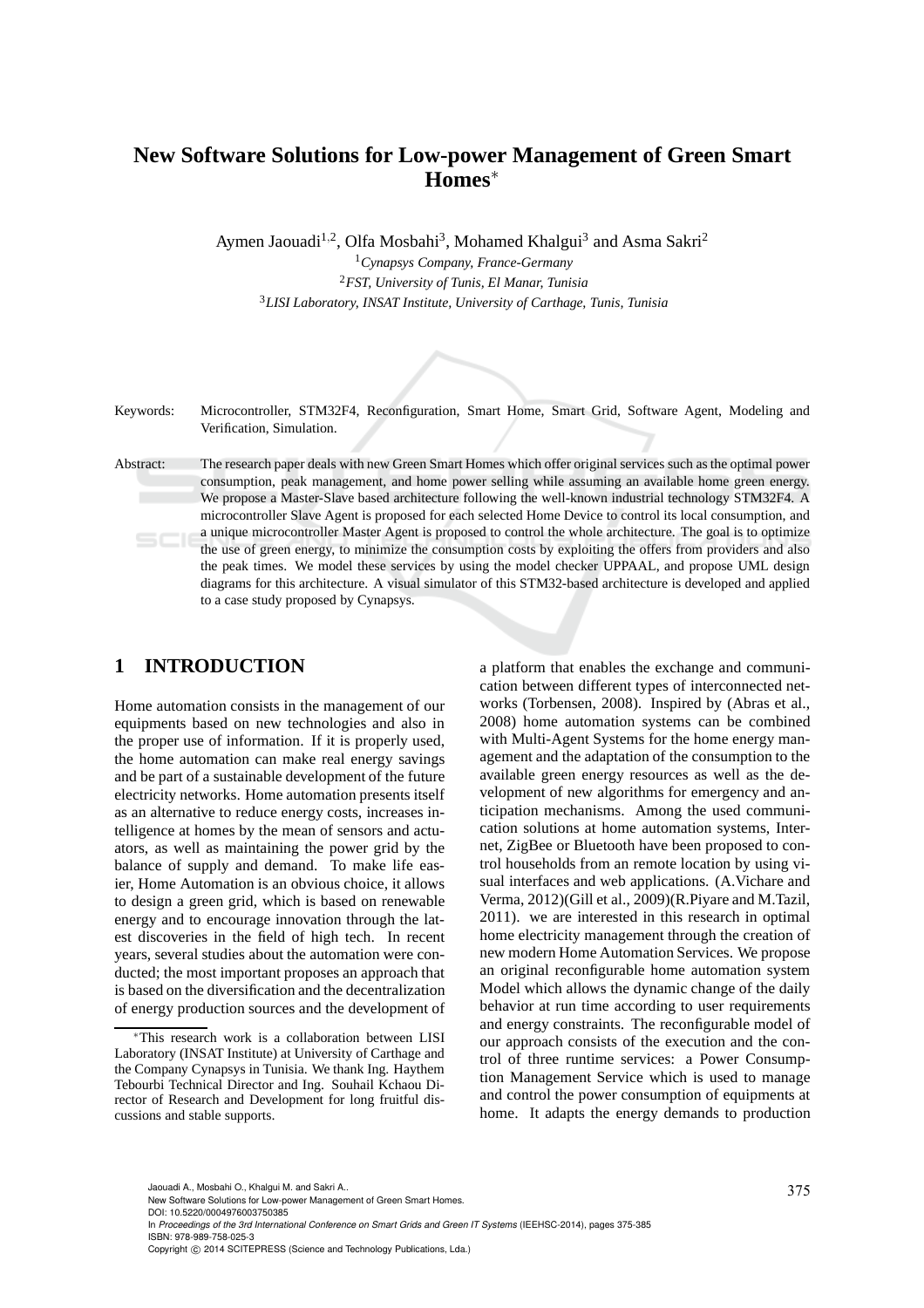systems through an action plan predefined by the user. The second service consists of the Management of the green low power distribution which is based on the decentralization of production through the use of renewable sources in low-voltage networks. This energy is stored in batteries and used according to a specific management and consumption policy. This service also allows the user to manage sales promotional offers, it may as well buy energy during discount periods, store it and use it when prices are inflated. Finally we propose the third peak management service which allows to manage high consumption periods by deactivating directly the equipments or delaying there execution. This service also allows to compensate the difference between the production and the consumption thanks to use of green energy that we assume stored in batteries. These original services meet exactly the different requirements of the modern and smart electricity grid. We propose a Multi-Agent based architecture to offer these services. It is composed of: (a) City Information Agents to gather the useful information for the distribution and the use of electrical energy, (b) City Master Agents that control Home Master Agents which supervise Home Slave Agents to be responsible for the operation of the electrical equipments at homes, and finally (c) Home Storage Agents to be deployed for the monitoring and the exploitation of renewable energy produced and stored in batteries at home. An original Master/Slave architecture is hierarchically proposed in the current paper to manage Information, Storage and the proper use of green electricity. This architecture is guided by a communication protocol that manages the exchanged messages between the different agents in order to perform the services discussed above. This optimal protocol allows the management of renewable energy, management of consumption peaks and management of electricity consumption. We also propose the formalization of these services and the design of the software with UML diagrams. We verify the whole architecture by proposing timed automata models, and apply UPPAAL for model checking(Alur and Dill, 1994),(Bengtsson et al., 1996). We aim to verify functional and temporal constraints since our system is strict and does not tolerate faults and mismanagement of used data and information. The study of our approach leads us to develop a simulation tool to be named X-SH which is an original product for the power management in smart homes. The paper's contribution is applied to a real case study provided by Cynapsys in order to discuss its advantages. The rest of this paper is organized as follows, the next section presents the state of the art of Smart Homes. Section 3 presents the Case Study of Cynapsys that

will be assumed as a running example in this paper. Section 4 proposes the Multi-Agent Master/Slave architecture followed by a formalization of the problem and the proposed services, the UML design and the verification of timed automata models, The Simulation tool X-SH. Finally section 5 concludes this research works.

## **2 BACKGROUND**

We present in this section an overview on Home Automation Systems, System Reconfiguration and Master/Slave Agent based architecture.

## **2.1 Home Automation Systems**

Nowadays, the research works in the field of home automation systems have a unique direction to look for luxury, comfort and the mixture between daily tasks and new technologies. The authors in (AlShu'eili et al., 2011) propose a new approach for voice recognition based wireless home automation system to control all lights and electrical appliances at home or offices by using voice commands, they propose a verification test based on the voice recognition. However, this approach is weak against identity theft and imitating the voice of the house's owner, so anyone can take control of the home. According to (Nunes, 2010), an architecture for a home automation system is given, which has a distributed nature, very modular and can easily be expanded in size and functionality. The authors present two types of constitutive modules interconnected through a network. The proposed approach consists of Supervision Module (SM) and a Control Module (CM) to be interconnected by a Communication Network, a simple system with an Action/Reaction mechanism. In (Debono and Abela, 2012), the authors present an implementation of a home automation system through a central FPGA controller as a simple solution whereby the user control devices by employing a central field programmable gate array (FPGA) controller to which the device and sensor are interfaced. The control is established by using a communication with the FPGA from a mobile phone through its interface. A design of a networked monitoring System for home automation is presented in (Song et al., 2007). The system consists of a base station, a home server, wireless sensor nodes and smart user terminals such as PC and PDA. A ZigBee-Based Home Automation System is developed in (Gill et al., 2009). the authors present a flexible and low cost home automation infrastructure. The home's low data rate, control and monitor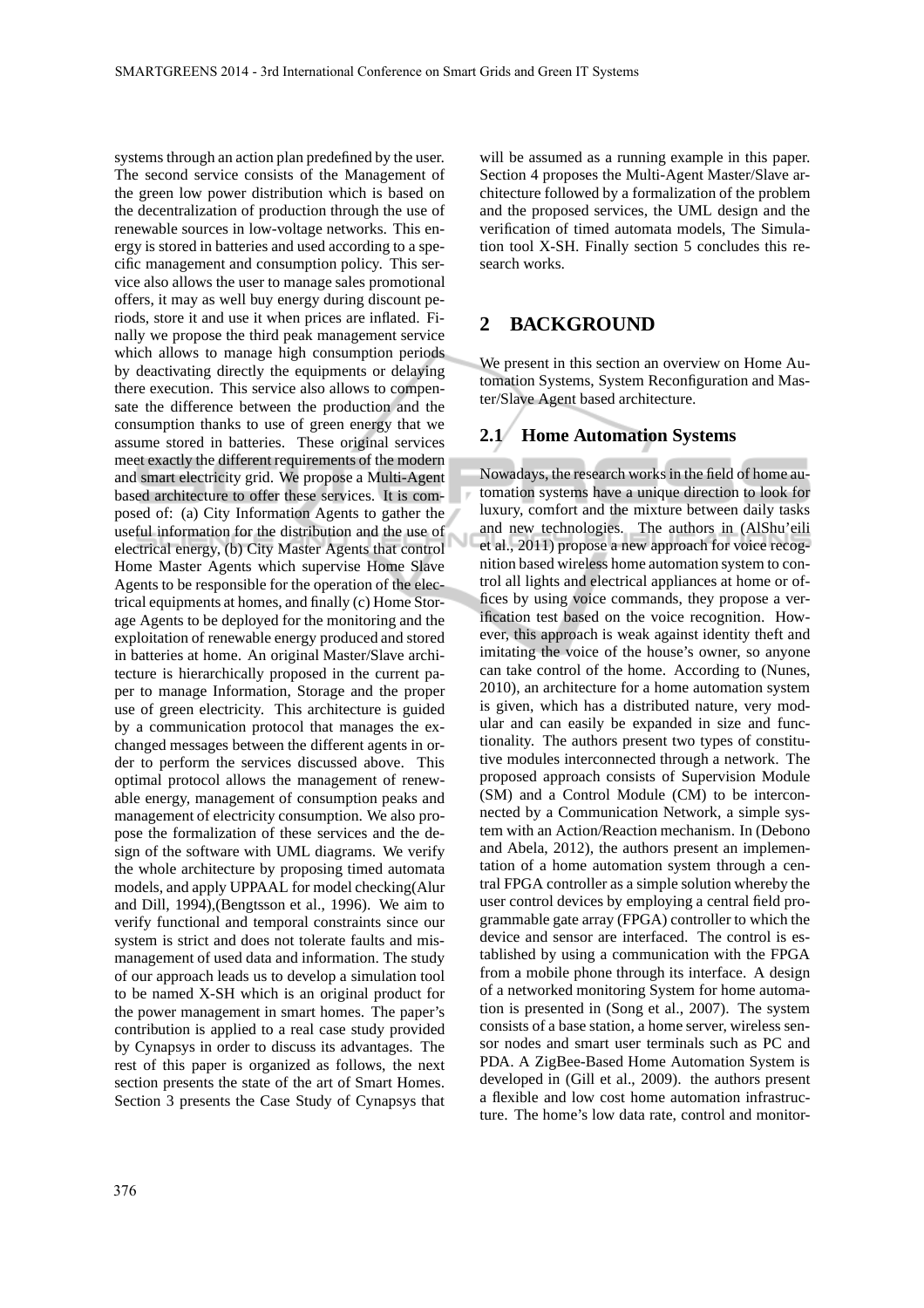ing needs are catered by using ZigBee. the authors in (Ha, 2009), try to present a dynamic integration of ZigBee home networks into home gateway by using OSGi service registry. The proposed architecture is divided into two layers of ZigBee home networks; physical and logical interface. A realization of home remote control network based on ZigBee is described in(Shunyang et al., 2007); the authors present the Zig-Bee as an emerging wireless communication technology with low cost and low power characteristics.

## **2.2 Reconfigurable Embedded Systems**

We assume that an embedded system is reconfigurable if it changes its software or hardware behavior at run-time according to user requirements. The software reconfiguration is any operation allowing the addition, removal or update of software tasks that implement the system to encode corresponding functions. The software reconfiguration is assumed to be any operation allowing the addition, removal or update of hardware components according to user requirements. An addition or removal can be of memory, of data-event inputs-outputs, or of a new network for communication. The update of hardware components can be the modification of the processor speed. We are interested in this paper in software reconfigurations. We distinguish two reconfiguration policies: static and dynamic reconfigurations (Wang et al., 2010). Static reconfigurations are applied off-line to implement changes before the cold start of the system (Angelov et al., 2005), whereas dynamic reconfigurations are dynamically applied at run-time.(Seokcheon, 2010)(Hu et al., 2011) Two cases exist in the latter: manual reconfigurations applied by users(Rooker et al., 2007) and automatic reconfigurations to be applied by intelligent agents (Seokcheon, 2010)(Khalgui et al., 2011).

# **2.3 Master/Slave Multi-agent Architecture**

According to the authors in (Megherbi and Madera, 2010), the Master-Slave architecture is described as the most popular and widely used architecture in the distributed systems. Master software nodes assign each slave node for a specific amount of work, and once the slave has completed its task, it reports the results back to the master. In (Nwana et al., 1996), the authors propose a coordination model in software agent systems, based on Master-Slave architecture, the master agent plans and distributes fragments of the plan to the slaves. The slaves may or may not communicate among themselves, but must ultimately report their results to the master agent.

# **2.4 Contribution: New Services for Smart Homes**

According to the study of these research works proposed in Smart Grids, Home Automation Systems, Multi Agent Systems, and Reconfigurable Embedded Systems, we find that the researches carried out: do not respond exactly to the requirements of the modern world, do not consider the exponential growth of the energy consumption, and do not follow the new technical and technological progress. These works are simple, wobbly, and too generalizing. Indeed they lacked precision and intelligence. We propose in the current paper a new Master/Slave Multi-Agent architecture in order to: (a) decentralize the control, (b) guarantee the determinism, (c)and reduce the number of messages circulating in the network. This original architecture allows: (a) the management of the energy consumption, (b) the management of peak period, (c) the use of renewable green energy to be stored in batteries, (d) and the management of the promotional offers from providers when the prices are down.

# **3 CASE STUDY: CYNAPSYS HOME AUTOMATION SYSTEM**

We present in this section the Cynapsys Smart Home (to be denoted by CSH) which was maintained as the reference case study of our company in the current project. We assume a house to be composed of six rooms and a garden. Each home area is supposed to be controlled by a STM32 F4-based electronic equipment for the optimal daily energy consumption (STMicroelectronics, 2013). CSH ensures serenity and control of ambient lights, appliances and access. The Proposed CSH provides automated blind controls to open or close, and to be based on times or light and heat levels. An integrated cooling and heating system to optimize the energy use through pre-determined scheduling or temperature controls, as well as the management of the smart meter to control electricity consumption in real-time and the promotional offer of the energy providers. We propose a control irrigation system and pool pump operation management and finally the integration of new green renewable energy production sources to be composed mainly by wind and solar panels that we store in home batteries. The CSH shows many interests: (a) the billing service, (b) the conservation of energy, (c) the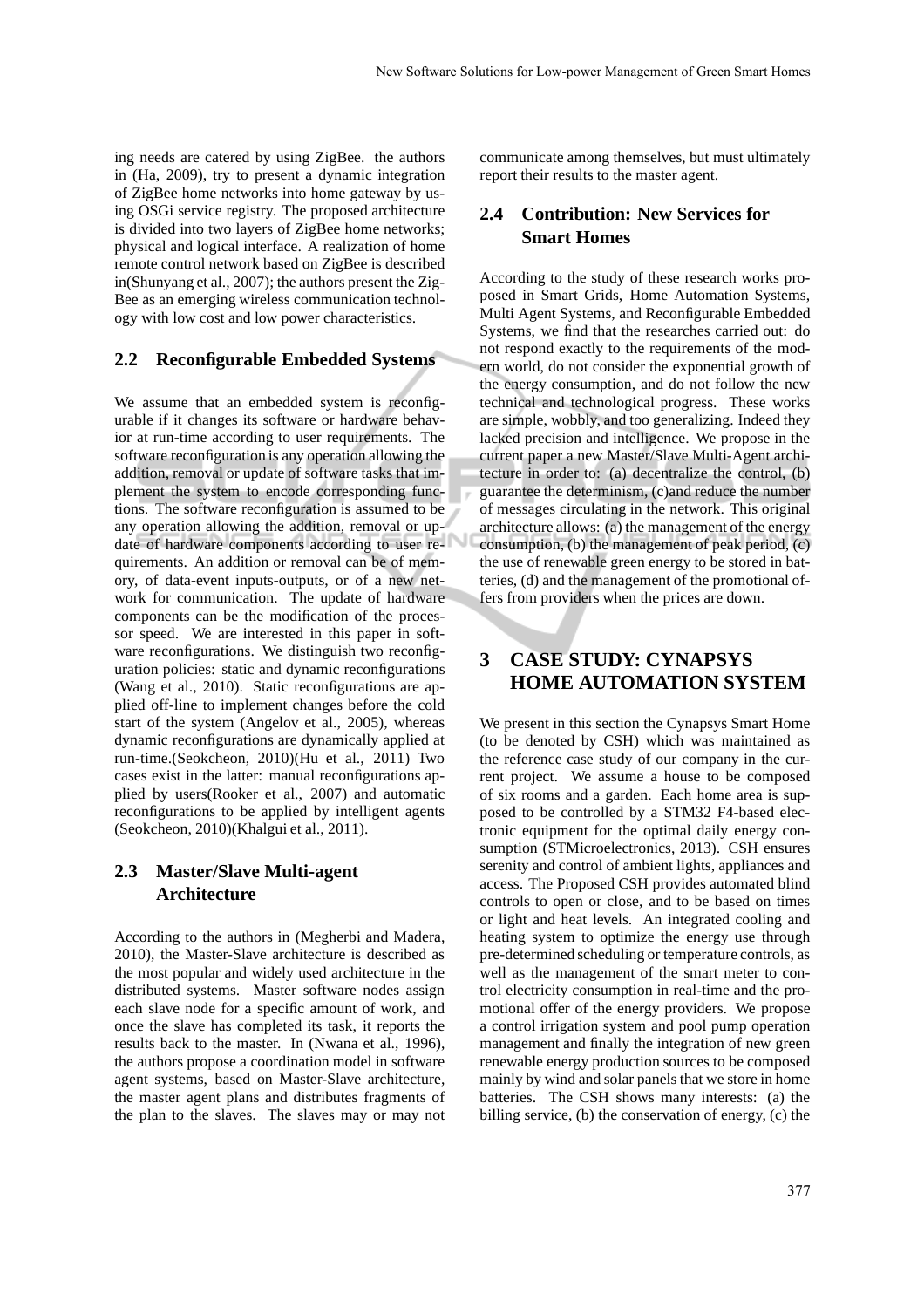peak management, (d) and the use of renewable energy. Figure 1, provides a description of CSH that we assume as a running example in this paper.



We propose the characteristic of the CSH equipments in the table below with real values about the energy consumption, the frequency of use and the priority of each device. INOL

Table 1: Electrical Equipment Characteristics.

| Equipment              |         | НF            | СA  | Pr             |
|------------------------|---------|---------------|-----|----------------|
| <b>Combined Fridge</b> | 100W    | Continuously  | 875 | $\overline{2}$ |
| Air Conditioning       | 150 W   | 5 H/day       | 450 | $\mathfrak{D}$ |
| Washing machine        | 940 W/C | 3 cycles/week | 135 |                |
| Microwave              | 500 W   | 1.5 H/Week    | 36  |                |
| <b>Boiler</b>          | 2000 W  | 80L/day       | 400 |                |
| Heating                | 60 W    | Continuously  | 345 | $\mathfrak{D}$ |
| Pool Pump              | 1500 W  | 5H/day        | 750 |                |

Where:

P: is the equipment power (watt)

UF: is the equipment usage frequency

CA: is the equipment Calculated amount (KWH)

Pr: is the equipment Priority.

The data presented above will be used in the implementation of our proposed new services such as the management of peak demand or help the user to rationalize its energy consumption and pay less. In this section, we propose a novel idea which is based on the classification of household tasks into two broad categories, the first category contains the permanent tasks, *i*.*e* the daily tasks that have the highest priority such as: radiators and heater. The second category contains temporary tasks that can be delayed, such as television, washing machine, dishwasher and iron. We will assume that we have three tariff zones in a day as described in Table II: (a) from midnight to 8am, (b) from 8am to 16pm is a middle zone and (c) from 16 pm until midnight. The first zone is used for the normal consumption and we attribute coefficient 2 to this period. The second one is characterised by a consumption peak and has the high coefficient equal

to 4. The last one is a medium zone with consumption coefficient equal to 3.

Table 2: Pricing zones.

|                | Normal     | Peak             | Medium               |
|----------------|------------|------------------|----------------------|
|                | Zone       | Zone             | Zone                 |
|                |            |                  |                      |
| Time Slot      | $00.01$ to | 8.01 am to       | $16.01 \text{pm}$ to |
| Time Slot      | 8am        | 16 <sub>pm</sub> | 00.00                |
| Coefficient    |            |                  |                      |
| Price Mill/KWH | 130        | 61               | 195                  |

In the following, we will present the advantages of using three tariff zones for both continuous and partial time tasks.

- For a continuous task, for example refrigerator:
	- **–** With a unique tariff (peak zone): The annual consumption in Tunisian Dinar is equal to:

$$
875 * 0.260 = 227.5 \, TND/Year. \qquad (1)
$$

**–** With three tariff zones: The annual consumption in Tunisian Dinar is equal to:

$$
(875*(0.130+0.260+0.195) \div 3) = 170.6 \text{ TND/Year}.
$$
\n(2)

- For a partial time task, for example the pool pump:
	- **–** With a unique tariff (peak zone): The annual consumption in Tunisian Dinar is equal to:

$$
(750 * 0.260) = 195 \, TND/Year. \tag{3}
$$

**–** With Normal tariff zone: The annual consumption in Tunisian Dinar is equal to:

$$
(750 * 0.130) = 97.5 \text{ TND/Year.} (4)
$$

In the first case, we notice a gain in the bill equal to  $(227.5 - 170.6)$  TND. In the second one, the user choices the cheapest pricing zone and can earn the half of the price (195−97.5) *T ND*.

To test the peak management service, the electricity daily consumption estimation during a summer day is as follows (using Table I):

$$
(2.4 + 0.75 + 0.45 + 0.11 + 1.09 + 7.5) = 12.3 KWH/Day.
$$
\n(5)

The available energy during peak consumption period is equal to 2 KWH/Day. So in this case, the requested value is equal to 10.3  $KWH(12.3-2)$ . We propose to deactivate the less priority equipments during peak periods. So we will only keep the refrigerator and air conditioning and the daily consumption will be equal to:

$$
(2.4 + 0.75) = 3.15KWH/Day.
$$
 (6)

Compared to the provided value, we still need 1.2 *KWH* to meet the daily electricity lack. We assume that we have domestic batteries to store energy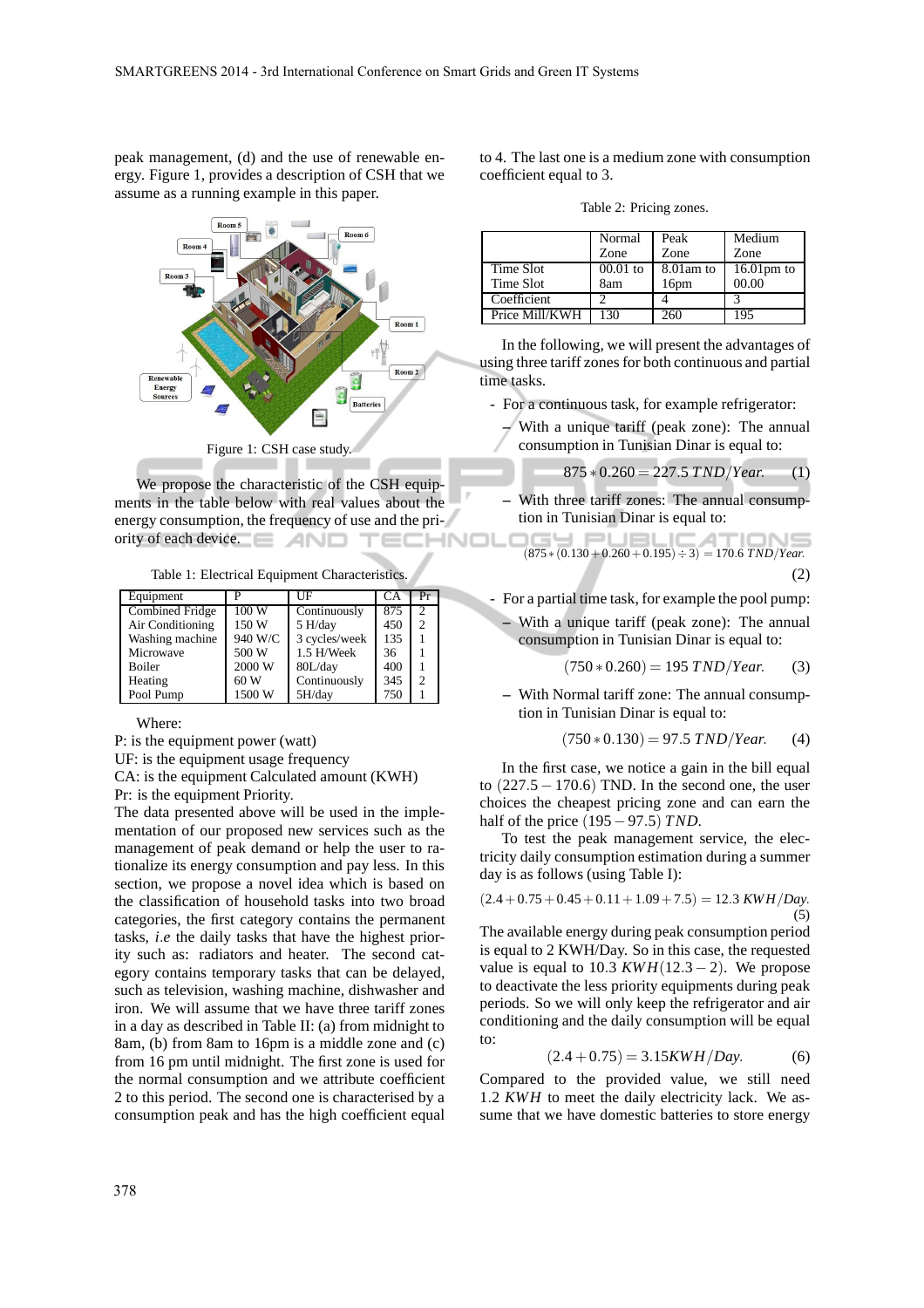produced by renewable sources. The used batteries are divided into two parts. The first part uses 70% of the available capacity for optimizing the production. The second part uses 30% to solve the peak consumption problems. For example, if the battery available amount of energy is equal to 4*KWH*, we have to use only 30% of this amount, which is equal to 1.2*KWH*

After using our idea, we we

re able to avoid a peak consumption by delaying the execution of some lower priority equipment and compensate the remaining value through the use of renewable energy available in the battery.

# **4 MULTI-AGENT BASED SOLUTION**

In this section, we propose a Multi-Agent based Architecture, for our CSH to control and manage the domestic energy consumption. Our architecture consists of a one Home Master Agent controlling a number of Slave Agents corresponding to their equipments. We have also Storage Agents functioning together with the Green Agents for the production and the storage of the green renewable energy.



## **4.1 Agents Description**

In this section we will introduce the various agents used in our approach. We have four kinds of agents:

1. *Home Master Agent.* It controls and optimizes energy consumption and encourages the use of the green renewable sources. It coordinates between all the Slave Agents controlling their corresponding equipments.

- 2. *Home Slave Agent.* They control the electrical equipments by stopping and resuming their functioning through a mechanism of Sensors/Effectors,
- 3. *Green Agent.* They control the production of the renewable energy sources,
- 4. *Storage Agent.* They control storing in batteries the energy produced by green renewable sources, to be used in the case of peak consumption.

### **4.2 Agents and Services Formalization**

In this section we propose a formalization of the agents and the original services used in the contribution.

#### **4.2.1 Formalization of Agents**

Let

- $\mathcal{S}y\mathcal{S}_{CSH} = \{MA, \xi_{SA}, \xi_{GA}, \xi_{STA}\}\$ be the Cynapsys Smart Home Multi-Agent based System composed of a Master Agent MA, *N* Slave Agents SA, *M* Green Agents GA and finally *K* Storage Agents. Let:
- $\xi_{SA} = \{SA_1, \ldots, SA_N\}$  be the set of Slave Agents for the control of rooms,
- $\bullet$   $\xi_{GA} = \{GA_1, ..., GA_M\}$  be the set of Green Agents,
- $\xi_{STA} = \{STA_1, ..., STA_K\}$  be the set of Storage Agents,
- $Sys_e = \{e_1, e_2, ..., e_n\}$  be the set of electrical equipments.

#### **4.2.2 Agent's Parameters**

Let  $MA = \{ID, EC, ASL, NLV\}$  be the Master Agent list of parameters, where:

- *ID*: the Identifier of the agent composed of a String,
- *EC*: the daily estimated energy consumption,
- ASL: the Available Stored Load energy,
- *NLV*: the Needed Load Value used in the case of peak consumption and daily production management.

Let  $e_i \in Sys_e$  where  $e_i$  has:

- *ID*: be the Identifier of the electrical equipment,
- $EC(e_i)$ : be the daily estimated consumption of the electrical equipment,

Let  $sa_i \in \xi_{SA}$  where  $sa_i$  has an ID, an NLV, and and a set of equipment *Sys<sup>e</sup>* to control.

• *ID*: be the Identifier of the Slave Agent,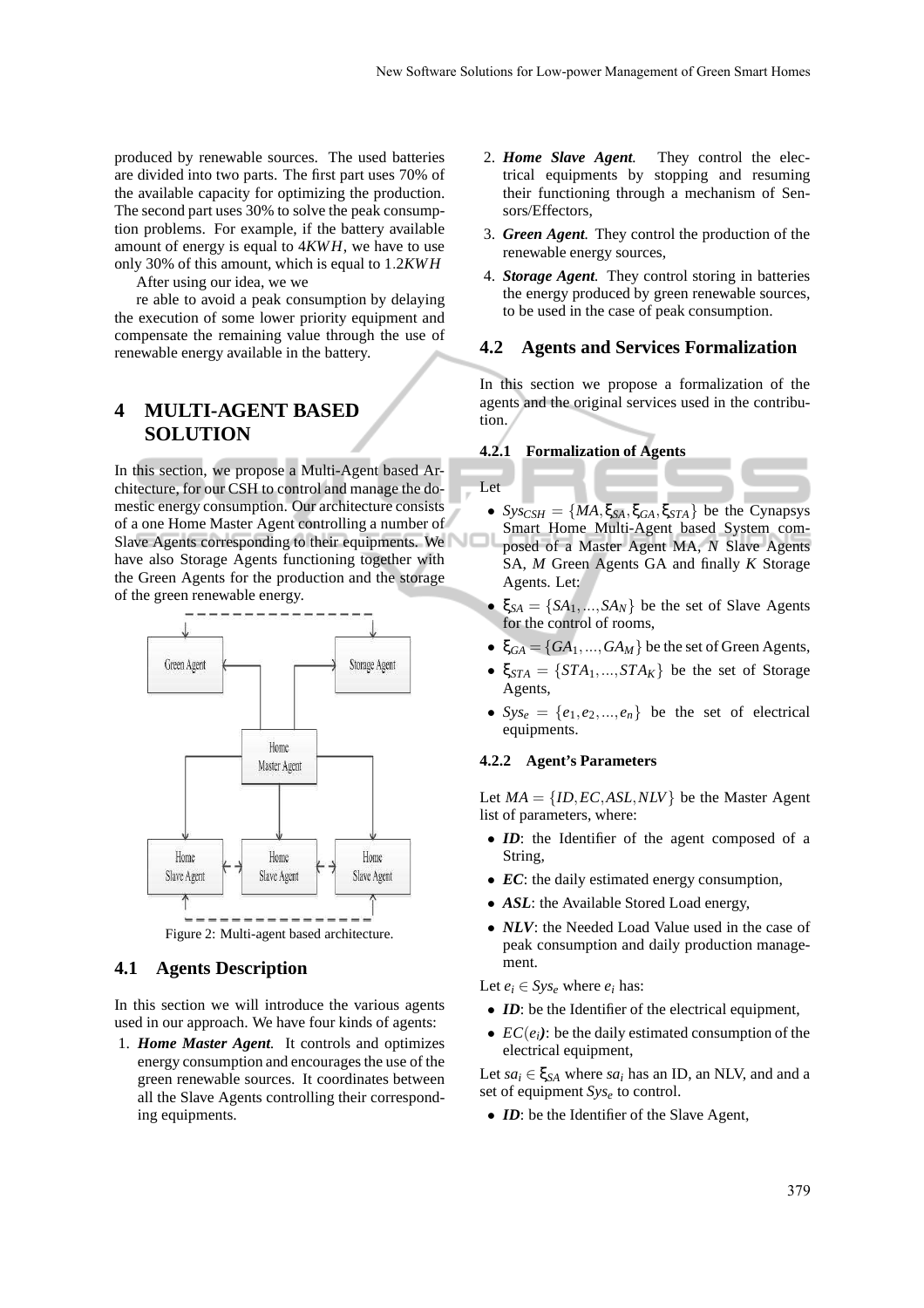• *NLV*(*ei)*: be the Slave Agent Needed Load Value corresponding to the equipment *e<sup>i</sup>* .

Let  $ga_i \in \xi_{GA}$  where  $ga_i$  has an *ID* and a *DPV* 

- *ID*: the Identifier of the Green Agent,
- *DPV*: the Daily Production Value.

Let  $sta_i \in \xi_{STA}$  where  $sta_i$  has an *ID* and a *STV* 

- *ID*: the Identifier of the Storage Agent,
- *STV*: the Stored Value.

#### **4.2.3 Formalization of Services**

The intelligence in power systems spreads starting houses, through intelligent cities to arrive at a smart grid.

Let:

- $P_e$  be the equipment power amount,
- $P_G$  be the general available energy.

Our system should always satisfy the following equation: *n* ∑ *i*=1

$$
\mathop{\sf SCIEN} (
$$

let:

- *Pr<sub>t</sub>* be the total price of the energy consumption,
- $Pr_i$  be the price at the instant i,
- $C_i$  be the consumption at the moment i,
- $Pu_i$  be the unit price of the KWH at the moment i,
- $Pr_i = C_i * Pu_i,$
- *Tr<sub>c</sub>* be the Consumption Threshold.

Our approach must satisfy the system represented by the equation below, which consist of using the three tariff zones,  $i \in [0,1,2]$  where zero corresponds to the first tariff zone, one for the second one and two for the third one:

$$
Pr_t = \sum_{i=0}^{2} Pr_i
$$
 (8)

 $ECe_i < P_G$  (7)

The problem is to find the right formulas of energy consumption during the appropriate periods to minimize the total cost.

The equation is therefore to establish an optimization relationship having the form:

- $\bullet$  *MinPr<sub>t</sub>*,
- $Pr_t < Tr_c$ . Let:
- *EC* be the estimated daily consumption of a house,
- *ECe<sub>i</sub>* be the estimated consumption of a single device *e<sup>i</sup>* per day.

The estimated daily consumption is given by the following equation:

$$
EC = ECe_1 + ECe_2 + ... + ECe_n = \sum_{i=1}^{n} ECe_i \quad (9)
$$

Let:

- *Pv* be the Peak Value provided by the energy producers,
- *STV* be the available capacity in the battery.

In the case of a peak detected by the energy producer, the power source become the battery in case of presence of sufficient load. In our approach, we have 30 % of the capacity of our battery remains untouchable, this part is dedicated to solving the problem of peak consumption as described in the equation below:

•  $Pv = 0.3 * STV_i$ 

```
• STVi be the stored value of the Storage Agent i.
```
# **4.3 Service Protocols**

In this section, we propose a Service Protocol to coordinate all used agents in the implementation of the different proposed services.

**Algorithm 1:** Green Energy and Storage Device Management.

**forecast** 
$$
ga_i \in \xi_{GA}
$$
 **do**  
\n
$$
\begin{cases}\nSTV_i = \sum_{i=1}^{n} DPV_i \\
end\n\end{cases}
$$
\n// The Sum of the Daily produced Value

*provided from different green renewable sources represents the Stored Value used in the Peak Management Service.* **foreach** *sta<sup>i</sup>* ∈ ξ*STA* **do**  $STV = \sum_{i=1}^{n} STV_i$ **end**

**if** *Date* == *Date Peak* **then**  $Pv = STV * 30 \div 100;$ *//The Peak Value represents 30% of the available capacity on the Battery* **end**

The next algorithm deals with the management of the interaction and the communication between the used agents used in order to handles the power consumption optimization.

## **4.4 Timed Automata Models**

In this paper, we propose a global approach for the design of adaptive reactive systems, i.e. systems that dynamically adapt their architecture depending on the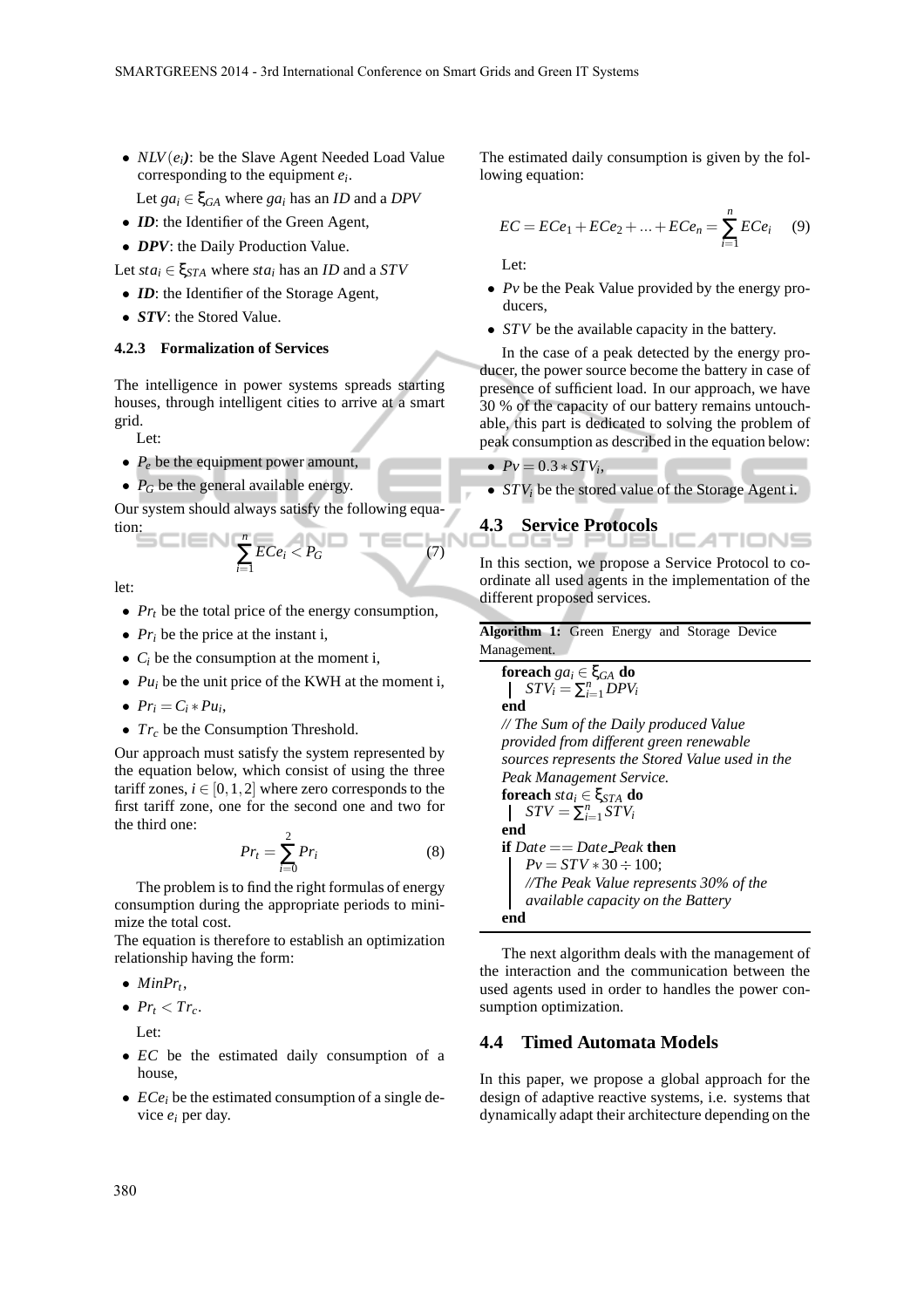

context. We use the timed automata formalism for the design of the agent's behavior to check and verify functional and temporal properties of our inter-agent communication protocol. This allows their evaluation regarding logical correctness and timeliness, thanks to model-checking and simulation techniques. According to (Palshikar, 2004), model checking is the most successful approach that's emerged for verifying requirements. The idea is that by ensuring that the model satisfies enough system properties, we increase our confidence in the correctness. As follows we present a Timed Automata Model for the example of agents that we propose in our approach. We model the Home Master Agent with its two main important services: Distribution and Peak Management which has been described above. The Home Master Agent is responsible of the whole house control by supervising a set of Home Slave Agents which in their turns are responsible of the home's electrical equipments. Figure 3 shows the timed automata model of the Home Master Agent.



This automata consists of different states related to the different operations of the Home Master Agent. The default mode is the normal mode, however, the transition to the control mode is activated by: (a) the arrival of preemptive events, (b) functional constraints related to exceeding consumption threshold, (c)the arrival of a peak load, (d)time constraints related to power management across shutdown, (e) and activation of equipments to consume intelligently and during specific periods. Figure 4, shows the transaction of distribution management, which is an important service in our theoretical approach. The decentralization of the distribution in this work is a major asset for ensuring optimization, maintaining the network and the integration of renewable sources for the energy generation. The reactive system upon detection of failure or the arrival of a new promotional offer from the provider. In this case, we verify the amount of renewable energy to be available in the battery. Following the application of the formulas given above, our system decides if the new source of energy an be used or not. Our reactive system will be efficient in this case while respecting imposed time and ecological constraints.



Figure 4: Distribution Management Service Timed Automata.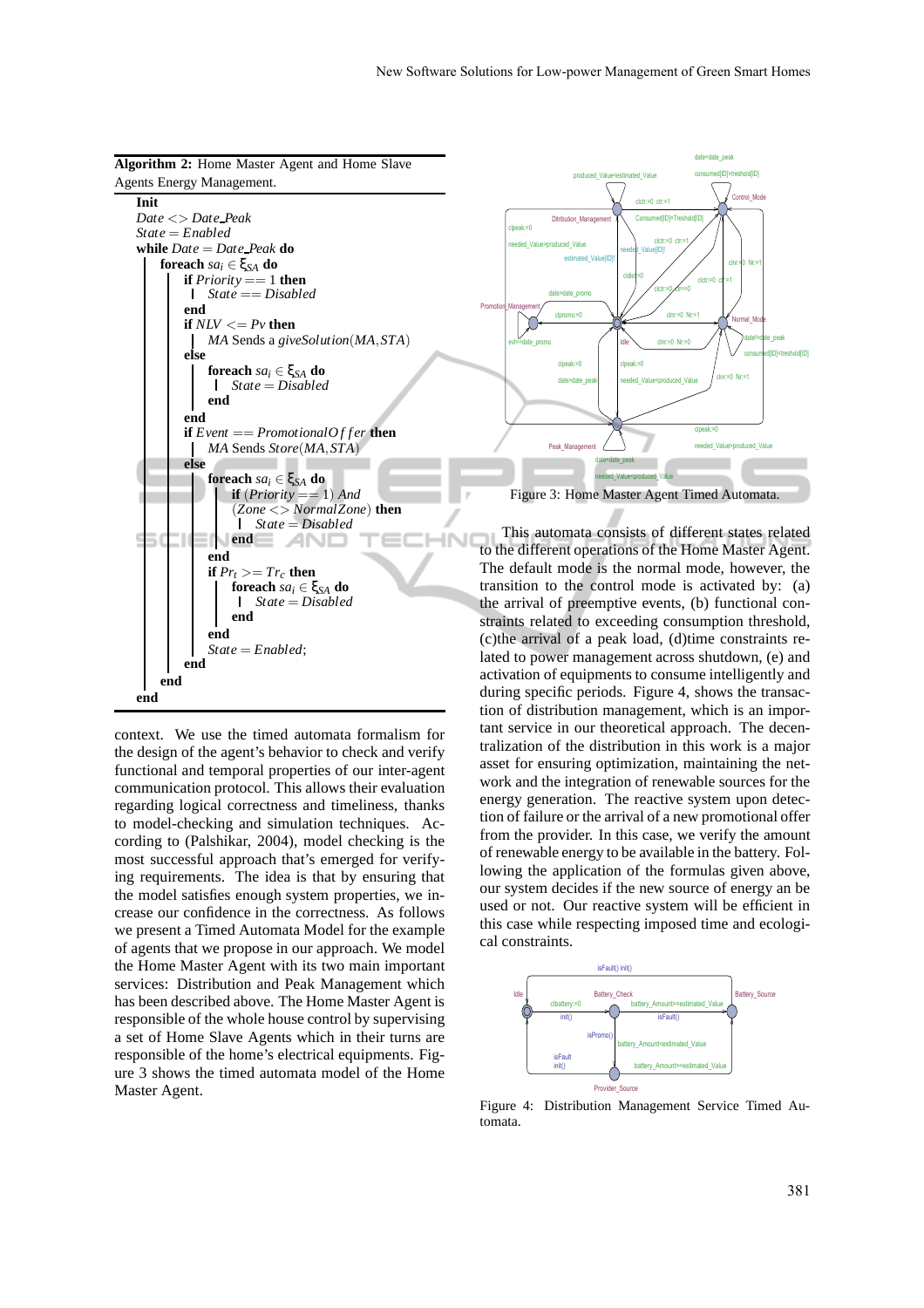The proposed approach allows the management of peaks by using useful information to be sent from the provider. Figure 5 describes the mechanism of energy management during peak periods. Our goals: (a) the minimisation of the energy consumption during these periods, (b) take into account environmental impacts and cost of energy productions, (c) optimisation of the overall energy generation plan by anticipating consumer demands while ensuring comfort, (d) taking into account resources and environmental constraints, (e) and better control of consumption and local distribution. The management of high consumption periods is based on the use of compensation for energy requests through house storage devices to be connected essentially to green production sources. The system is converted to a control mode after the arrival of a peak load event. The source of production becomes a local battery after the checking of its capacity. This is done with a specific management policy with efficient calculation methods to guarantee green and low cost energy for users.



Figure 5: Peak Management Service Timed Automata.

## **4.5 Implementation**

## **4.5.1 UML Modeling**

We propose a UML model to implement the software version of our home system. Figure 6, shows the class diagram "Home Automation System" (abbreviated by HAS) that represents the whole Multi-Agent architecture. This class manages all interactions in the system. It is related to the provider interface class which allows interaction with energy producers, and the user interface class which allows manual accesses of users into the system. An Agent class is proposed to represent both Home Slave Agents and Home Master Agent through an inheritance relationship. Figure 6 shows the whole class diagram.



Figure 6: Home Automation System class Diagram.

#### **4.5.2 X-SH Simulation Tool**

IN

The simulation is mandatory for the development and deployment of our system model. This model represents the main characteristics of the selected physical, abstract system or process. Simulation is used in many contexts, such as simulation of technology for performance optimization, safety engineering, testing, training and education. In this section, we present a tool to be called X-SH that we developed at Cynapsys for the electrical energy management. This tool simulates the services that we describe above by using real-time data collection.It reacts to various changes of the electrical network. This tool can be used by both users and producers for the estimation of the daily energy consumption in order to optimize the use of green sources, manage peak periods, manage offers from producers. After the authentication interface to be used for a required security, the main interface appears to include the various offered services that we describe above: (a) Equipments Management service, (b) Consumption Management service, (c) Consumption Threshold service, (d) and Sale Management service (Figure 7).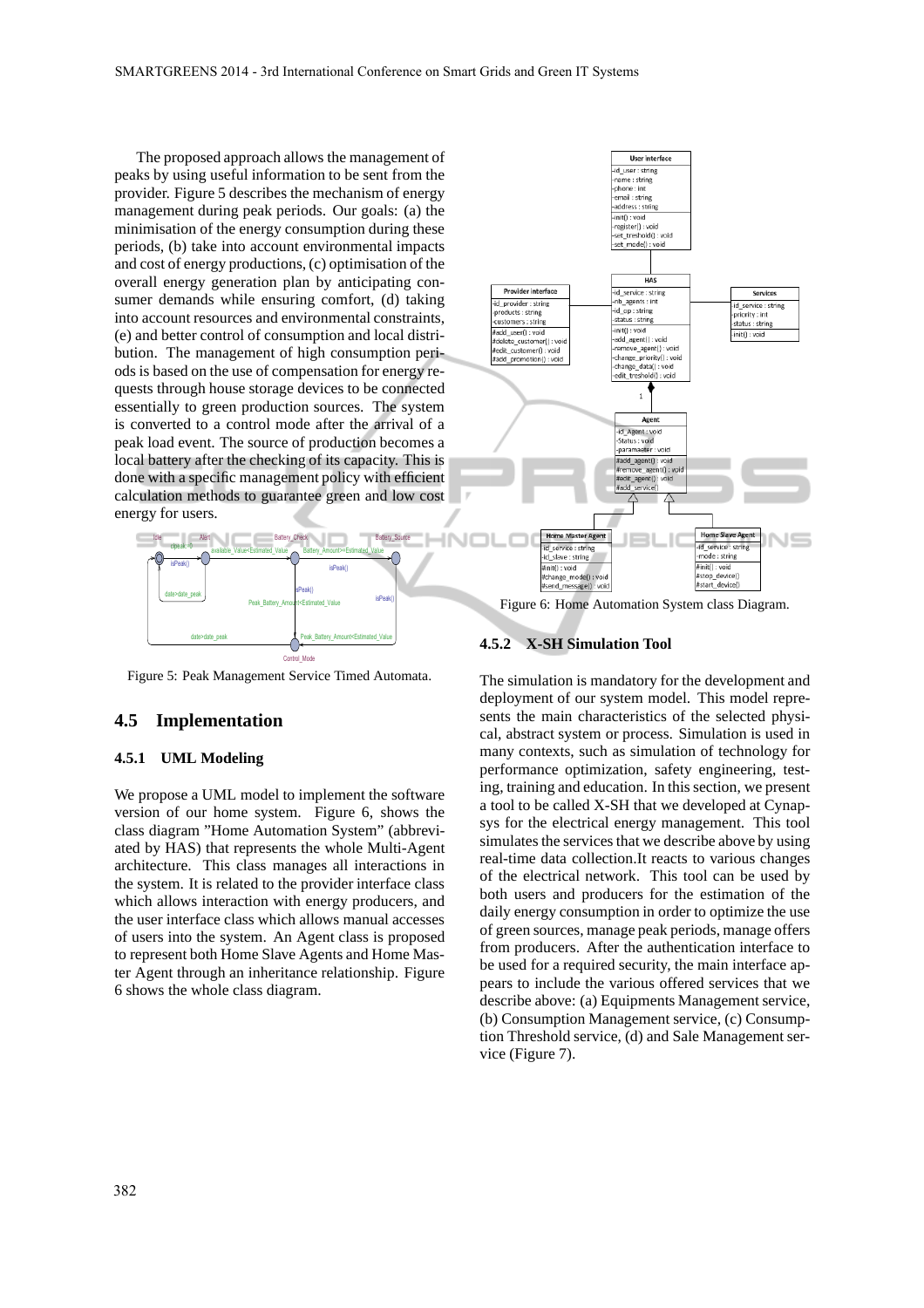

Figure 7: Main Interface Energy Management Tool.

In Figure 8, we show the equipments management interface. The households are controlled by the Home Slave Agents. The X-SH Simulation tool allows the addition of new equipments, removing or changing priorities according to periods of use and operation modes.

INI

|                       |                                  |                      |        |                     | <b>Smart Home</b> |            |
|-----------------------|----------------------------------|----------------------|--------|---------------------|-------------------|------------|
| id:                   | 1                                | Id                   | name   | puissance           | priorty 1         | priority 2 |
| name:                 | I amn                            | $\ddot{\phantom{1}}$ | Lamp   | 15                  | 1                 | 1          |
| puissance:            | 15                               |                      |        |                     |                   |            |
| Priority 1:           |                                  |                      |        |                     |                   |            |
|                       | $\overline{1}$<br>$\overline{1}$ |                      |        |                     | a id              |            |
| $\prec$               |                                  | $\geq$               |        | Research by: @ name |                   |            |
| Priority 2:<br>Submit | Edit                             |                      | Delete | Research            |                   | Display    |

Figure 8: Equipment Management Interface.

Figure 9, shows the consumption management service which is provided by our simulation tool X-SH. The interface informs the users about the values of the estimated consumption for a period and the actual daily consumption.

| Consumption                      |                                         |
|----------------------------------|-----------------------------------------|
|                                  | Enter Period (hour) :<br>$\overline{1}$ |
| Estimated Consumption (kWh):2765 |                                         |
| Daily Consumption (kWh): 16.495  |                                         |

Figure 9: Consumption Management Interface.

In Figure 10, we show the consumption Threshold management Interface. This service allows to avoid the energy waste or loss as fixed by users. In the case of exceeding Threshold, we are directly informed about the passage of the home to the control consumption mode.

|                               | <b>Smart Home</b> |
|-------------------------------|-------------------|
| Actual Consumption Threshold: | 100               |
| New Consumption Threshold:    |                   |
| Submit                        | Exit              |
|                               |                   |

The last service proposed by our consumption management tool X-SH consists of the management of the provider promotional offers (Figure 11). In the case of lower prices, the user can change its production source from the battery to the provider. We consume less in this case and can help to preserve energy that we store in the batteries for future uses, management electric failures, and management of peak periods.

| <b>Cynapsys</b>                 |                   |
|---------------------------------|-------------------|
|                                 | <b>Smart Home</b> |
| Sale Energy                     |                   |
| Required Energy Value(kWh): 0   |                   |
| Available Energy Value(kWh): 30 |                   |
| Submit                          |                   |
| Declin                          | Exit              |

Figure 11: Sale Management Service Interface.

#### **4.5.3 Contribution Analysis**

The testing of our simulation tool at Cynapsys helped us to better assess the gain of the proposed approach. Thanks to this contribution, the management of the power consumption shows a remarkable gain that costs 50 TND =  $227$  TND - 170 TND before the application of our approach and after (1 Euro = 2.2 TND in January 2014). This gain is very important for any Tunisian family in the medium society class. (Figure 12).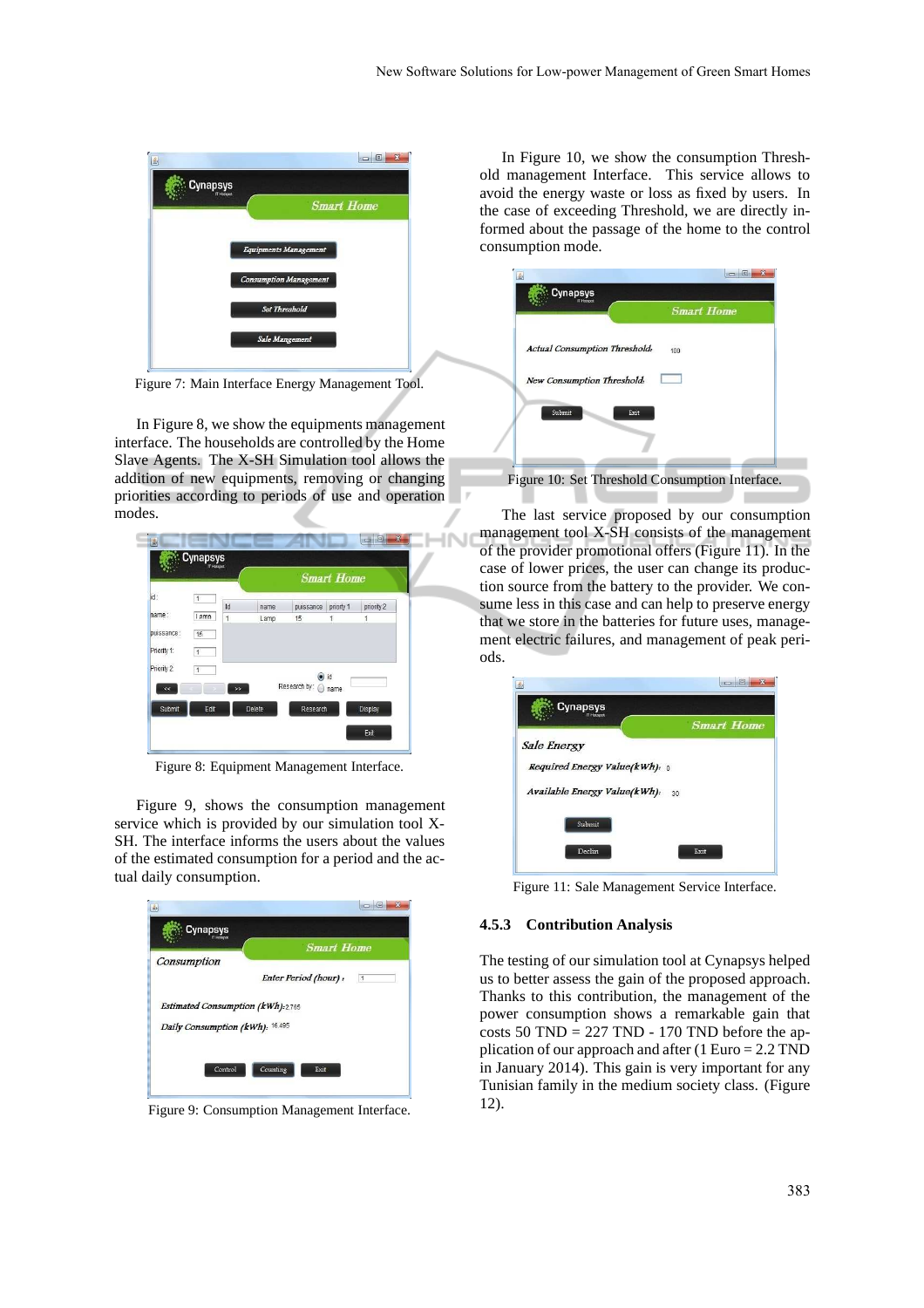

Figure 12: Comparison between the energy consumption before (Red) and after (Green) the contribution.

We propose also in Figure 13, the test of the thresholds consumption service that we did at Cynapsys. We note that during the same period, the user can consume energy intelligently by considering the priority of each equipment and the production of renewable energy from batteries. The consumption should not exceed the fixed amount.



Figure 13: Comparison between the energy consumption without threshold (Red) and with threshold (Green).

Finally we propose in Figure 14 a histogram showing the use of renewable energy in our approach. We choose a summer day, which is characterized by a high consumption of electricity and an alert of peak from the provider. We applied an optimal management of the energy with the participation of the renewable sources that costs 38.09%.



Figure 14: Green renewable energy participation.

## **5 CONCLUSIONS**

This paper deals with a new Multi-Agent architecture for Smart Homes, which propose, new services for users such as: (a) Peak Management, (b) Promotion Offers Management, (c) Consumption Management. We offer a Home Master Agent that controls the whole architecture, interacts with the energy provider, coordinates with home users in order to optimise the green energy that we assume available at home. A Home Slave Agent is proposed for the local control of each equipment. We propose a communication protocol between these agents to support all the services that we propose above. Since the architecture that we propose is real-time and based on concurrent operations, we propose timed-automata models for these agents and verify their correctness by using UPPAAL. We developed a simulator X-SH which can be used by both home users and providers in order to estimate and manage the daily consumptions. This tool was tested at Cynapsys and some experimental results are exposed in this paper. In our future work, Cynapsys plans the real commercialisation of this product. We are planning in this case to finish the complete deployment of this simulator as well as Agents on microcontrollers following STM32F4 technology. The real commercialisation and distribution is planned for the end of 2014.

# **REFERENCES**

- Abras, S., Ploix, S., Pesty, S., and Jacomino, M. (2008). A multi-agent home automation system for power management. In *Springer Berlin Heidelberg*, pages 59–68.
- AlShu'eili, H., Gupta, G. S., and Mukhopadhyay, S. (2011). Voice recognition based wireless home automation system. In *4th International Conference on Mechatronics (ICOM)*, pages 1–6.
- Alur, R. and Dill, D. L. (1994). A theory of timed automata. In *Theoretical computer science*, pages 183–235.
- Angelov, C., Sierszecki, K., and Marian, N. (2005). Design models for reusable and reconfigurable state machines. In *L.T. Yang et al. Eds. Proc. Of Embedded Ubiquitous Comput*, pages 152–163.
- A.Vichare and Verma, S. (2012). Embedded web server for home appliances. In *National Conference on Emerging Trends in Engineering and Technology, VNCET*.
- Bengtsson, J., Larsen, K., Larsson, F., Pettersson, P., and Yi, W. (1996). Uppaal: a tool suite for automatic verification of real-time systems. In *Hybrid Systems III*, pages 232–243.
- Debono, C. J. and Abela, K. (2012). Implementation of a home automation system through a central fpga controller. In *Electrotechnical Conference (MELECON), 16th IEEE Mediterranean*, pages 641–644.